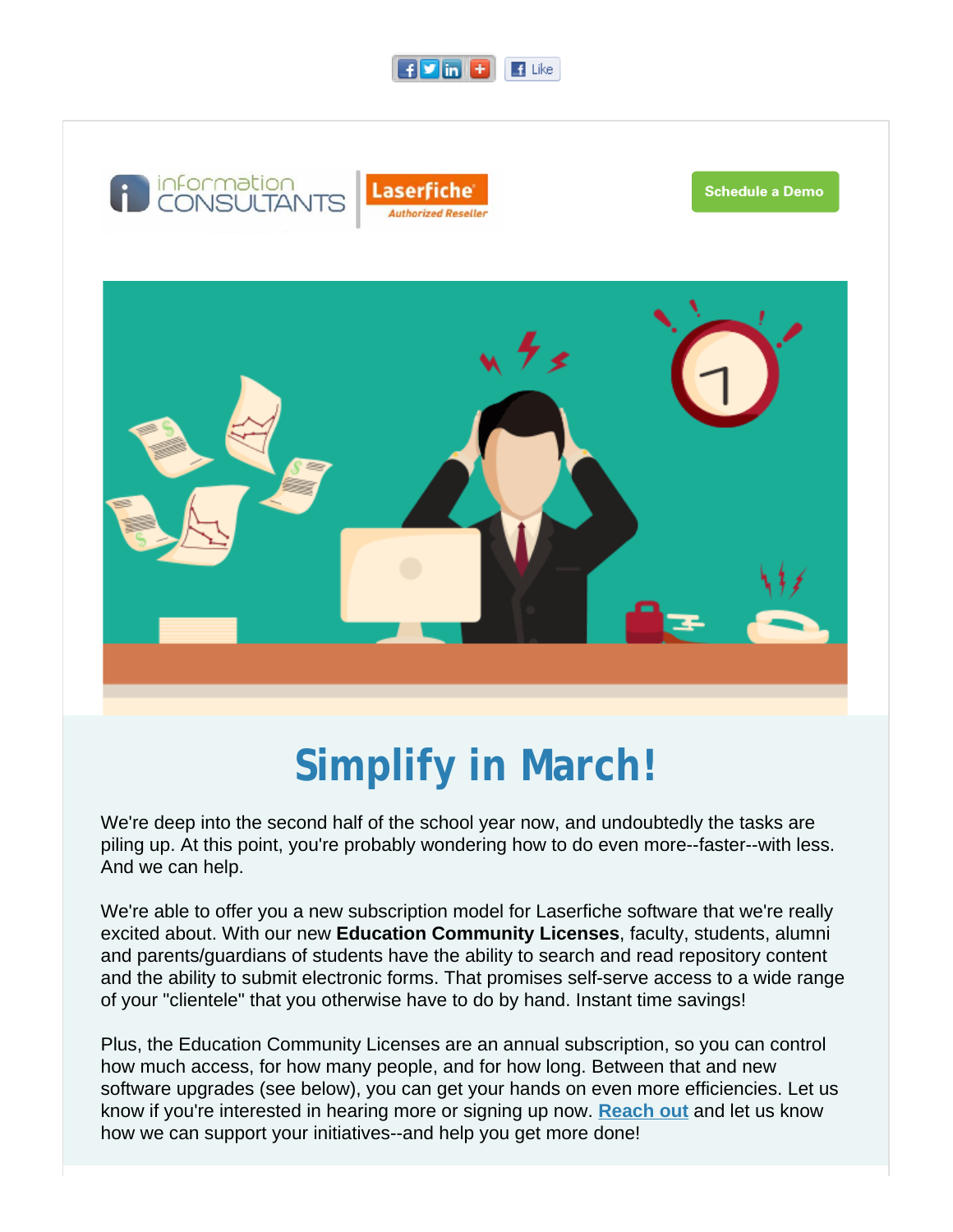

### Work with Information More Easily

The newly released Laserfiche 10.2 includes many new features and enhancements across the Laserfiche suite that allow you to work with your repository and your information more easily and efficiently. Highlights include the ability to:

- Perform searches across multiple repositories at the same time.
- Accept customer payments through a form.
- Enable faster decision-making with enhanced reporting.
- Automatically download forms and tasks to a mobile device.

**[Contact us](http://r20.rs6.net/tn.jsp?f=0019KFPxnydMHsxLe9aydvp3woDXgdaUA92LQ6MgRSITzynEIMiNDRx6yb7oExGQy9btTQCM4LpF49LAbjpGrUcCmpmNBTfhS-BI2rDhIEDd-tqhfME9xrZ_87TvVLmmrohLWMxkaKzZXMxWHaLILUa1s_edoHxVuG8dBHwy4QpipiEHou74oS8K5kupy_O-M5e&c=&ch=)** to learn more about the new capabilities available with Laserfiche version 10.2.



## Near Huntsville? Join Us!

On March 16, we're putting on a workshop at Oakwood University to demonstrate how digital document management can help you meet the needs of tech-savvy students without breaking the bank. You're invited...**[find out more](http://r20.rs6.net/tn.jsp?f=0019KFPxnydMHsxLe9aydvp3woDXgdaUA92LQ6MgRSITzynEIMiNDRx66Yv94lcSDLd68oHHGqU0GzgPOrIOrcAxBJwY8WBcmUmPLepOPIZgJ2pw4-IYx5ToagVR6ggJ13amFw89_SZ9GIyOck92QWsVcIxWB8k8zE7Vx80oy2liqXuhzBRh_BUjNTH1H3eVc2exui3zluOcjFnmm6iRqWpceFYiw43-rHlTjfxG9Ud537X9GWbIt-0G2E9_5xchC60kj7EQ-0w5y-jsBuPYsJHYL_wIRIBB8dHYfwqrW3eBBiHJiCI_GoYG8t8SfMpABkc&c=&ch=)**!



## Laserfiche for Higher Education: Algonquin College

*"This project [with Laserfiche] has made us more efficient, more competitive, and opened the door to a lot of brand new ideas."*